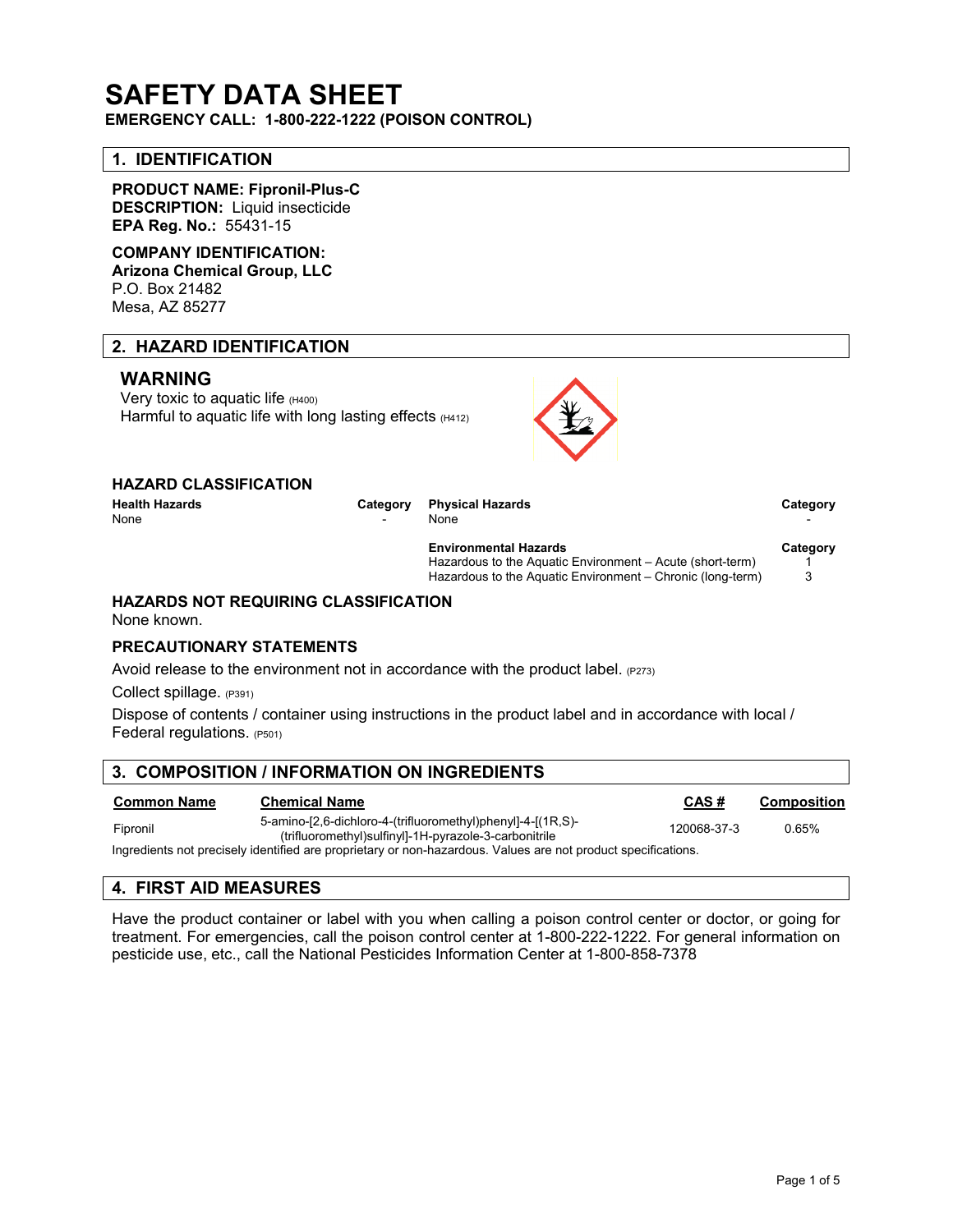# **5. FIREFIGHTING MEASURES**

**Flash Point:** >111°C

**Fire and Explosion Hazards:** No data available

**Extinguishing Medium:** Water spray, foam, dry chemical, or carbon dioxide (CO<sub>2</sub>). Avoid high volume water jet to prevent environmental damage from excessive water runoff.

**Fire Fighting Equipment:** Firefighters should be equipped with self-contained positive pressure breathing apparatus and full bunker gear.

**Fire Fighting Instructions:** Evacuate area of all unnecessary personnel and fight fire from a safe distance upwind. Contain contaminated water / firefighting water; do not allow to enter drains or waterways. Use foam or dry chemical fire extinguishing systems to prevent environmental damage from excessive water runoff.

**Hazardous Combustion Products:** None known

**NFPA Ratings:** Health – 1 / Flammability – 1 / Reactivity - 0

# **6. ACCIDENTAL RELEASE MEASURES**

**Personal Precautions:** Isolate area and keep unnecessary and unprotected personnel from entering. Wear suitable personal protective clothing and equipment as described in Section 8 of this document.

**Environmental Precautions:** Prevent material from entering any waterways or low areas. Do not flush to drain or soil. Contain contaminated water. Do not discharge effluent containing this product to sewer systems without previously notifying the local sewage treatment plant authority. For guidance contact your State Water Board or Regional Office of the EPA.

**Spill Cleanup:** Clean up spill immediately, observing precautions in Section 8. Prevent further leakage or spillage if safe to do so. For small spills: absorb spill with sand, clay or other inert material. For large spills: recover free product and dike for later disposal. Absorb remaining spill with inert material and place in suitable container for disposal. Prevent material from entering sewers, waterways, or low areas. Dispose of in accordance with local regulations.

# **7. HANDLING AND STORAGE**

**Handling:** Users should wash hands before eating, drinking, chewing gum, using tobacco or using the toilet.

**Storage:** Store in original container in a secured dry storage area. Avoid extremes in temperatures. Prevent cross contamination with other pesticides and fertilizers. If the container is leaking and/or material is spilled on floor or paved surfaces, absorb on saw dust or other commercially available absorbing material, sweep up and remove to chemical waste area for your disposal. Concentrate is stable at normal storage temperatures.

#### **8. EXPOSURE CONTROLS / PERSONAL PROTECTION**

**Engineering Controls:** Facilities storing or utilizing this material should be equipped with an eyewash station and a safety shower. Ensure adequate ventilation.

**Protective Clothing:** Applicators and other handlers should wear: Long-sleeved shirt and long pants, shoes plus socks.

**General:** Follow manufacturer's instructions for cleaning/maintaining PPE. If no such instructions for washables, use detergent and hot water. Keep and wash PPE separately from other laundry.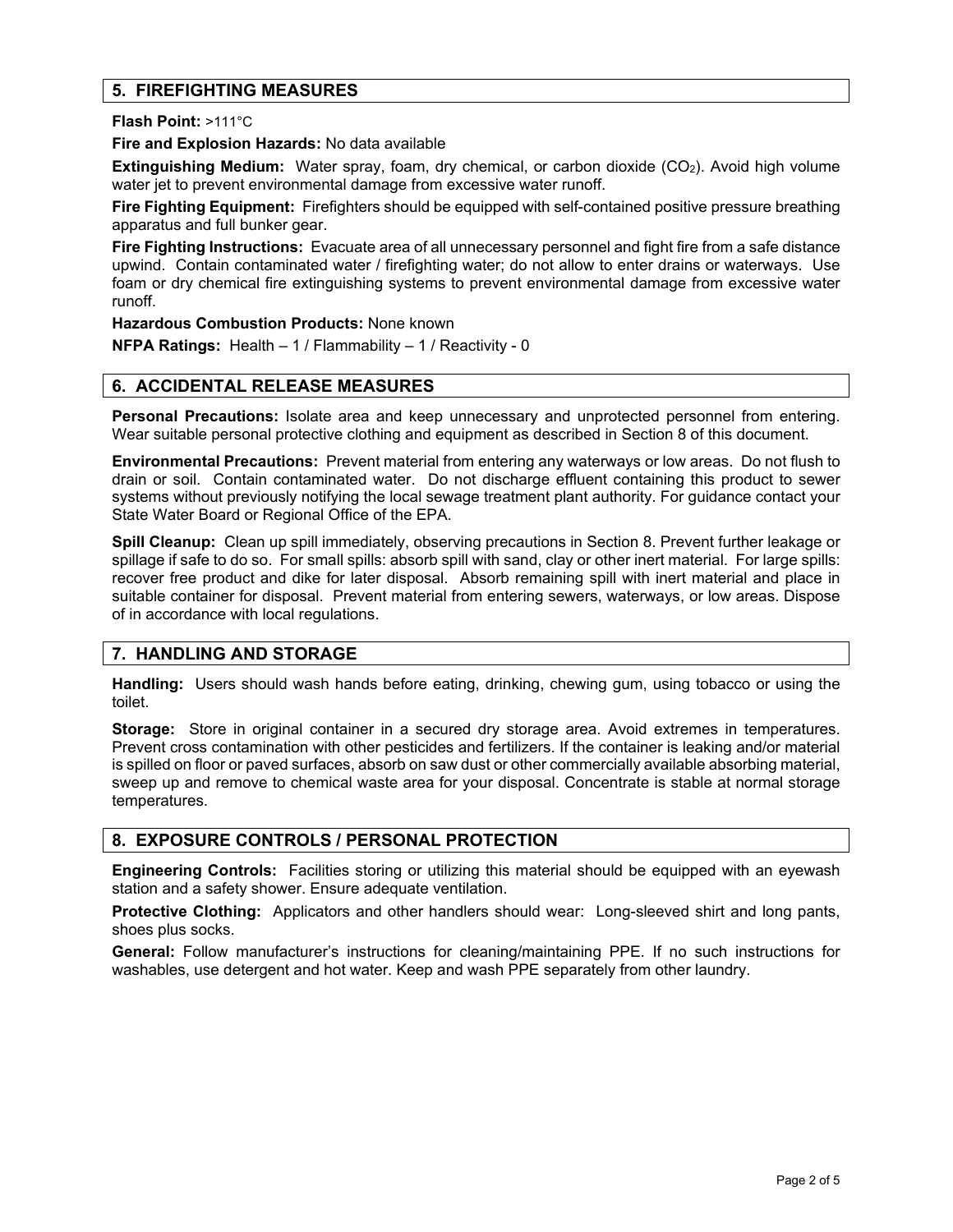# **9. PHYSICAL AND CHEMICAL PROPERTIES**

| Appearance:                              |
|------------------------------------------|
| Odor:                                    |
| <b>Melting / Freezing point:</b>         |
| <b>Boiling Point / Boiling Range:</b>    |
| <b>Flammability:</b>                     |
| <b>Flammability Limits (upper/lower)</b> |
| Flash Point (setaflash):                 |
| <b>Auto-ignition Temperature:</b>        |
| <b>Decomposition Temperature:</b>        |

**Appearance:** opaque off white liquid **Odor:** nearly odorless **Melting / Freezing point:** not determined **Boiling Point / Boiling Range:** not determined **Flammability:** not flammable **Flamma** is mot determined **Flash Point (setaflash):** >111°C **Auto-ignition Temperature:** not determined **Decomposition Temperature:** not determined

**pH:** 6-7 (1% aq.)<br>**Kinematic Viscosity:** non-Newtonian fluid **Kinematic Viscosity:** non-Ne<br> **Water Solubility:** soluble **Water Solubility:** soluble<br> **Partition coefficient:** not determined **Partition coefficient:** not determined<br> **Vapor Pressure:** not determined **Vapor Pressure:**<br>Density: **Relative Vapor Density:** not determined **Particle Characteristics:** 

1.0 g/cm<sup>3</sup><br>not determined

# **10. STABILITY AND REACTIVITY**

**CONDITIONS TO AVOID:** Extreme temperatures.

**CHEMICAL STABILITY:** Stable at normal temperatures and storage conditions.

**INCOMPATIBILITY WITH OTHER MATERIALS:** None known.

**HAZARDOUS DECOMPOSITION PRODUCTS:** None known.

**HAZARDOUS POLYMERIZATION:** Will not occur.

# **11. TOXICOLOGICAL INFORMATION**

**Information presented below is from testing done on this end-use product:**

**ORAL TOXICITY (rat LD<sub>50</sub>): > 5,000 mg/kg** 

**DERMAL TOXICITY (rat LD<sub>50</sub>):** > 5,000 mg/kg

**INHALATION TOXICITY (rat LC<sub>50</sub>):** > 5.08 mg/L

**EYE IRRITATION:** minimally irritating

**SKIN IRRITATION:** slightly irritating

**SKIN SENSITIZATION:** Not a contact sensitizer

# **CARCINOGENICITY:**

**NTP:** Not listed<br>**IARC:** Not listed

**Not listed** 

**EPA:** Group C – Possible human carcinogen (fipronil)

**MUTAGENIC TOXICITY:** Animal Testing did not show any mutagenic effects. Tests on bacterial or mammalian cell cultures did not show mutagenic effects.

**REPRODUCTIVE TOXICITY / TERATOGENICITY:** No evidence that the active ingredient causes reproductive toxicity or teratogenicity.

# **12. ECOLOGICAL INFORMATION**

This pesticide is toxic to birds, fish and aquatic invertebrates.

**The following information is for the active ingredient, Fipronil:**

| Fish $(LC_{50})$ :                        | 0.083-0.56 mg/L |
|-------------------------------------------|-----------------|
| Fish (NOEC):                              | $0.006$ mg/L    |
| Aquatic invertebrate (EC <sub>50</sub> ): | 0.00022-2 mg/L  |
| Aquatic invertebrate (NOEC):              | 0.0098 mg/L     |
| Aquatic plants $(EC_{50})$ :              | $0.14$ mg/L     |

# **13. DISPOSAL CONSIDERATIONS**

**PESTICIDE DISPOSAL:** Wastes resulting from the use of this product may be disposed of on site or at an approved waste disposal facility. Improper disposal of excess pesticide spray mixture or rinsate is a violation of Federal law. If these wastes cannot be disposed of by the use according to label instructions, contact your State Pesticide or Environmental Control Agency or the Hazardous Waste representative at the nearest EPA Regional Office for guidance.

**CONTAINER DISPOSAL:** Nonrefillable container. Do not reuse or refill this container. See container labeling for complete disposal instructions.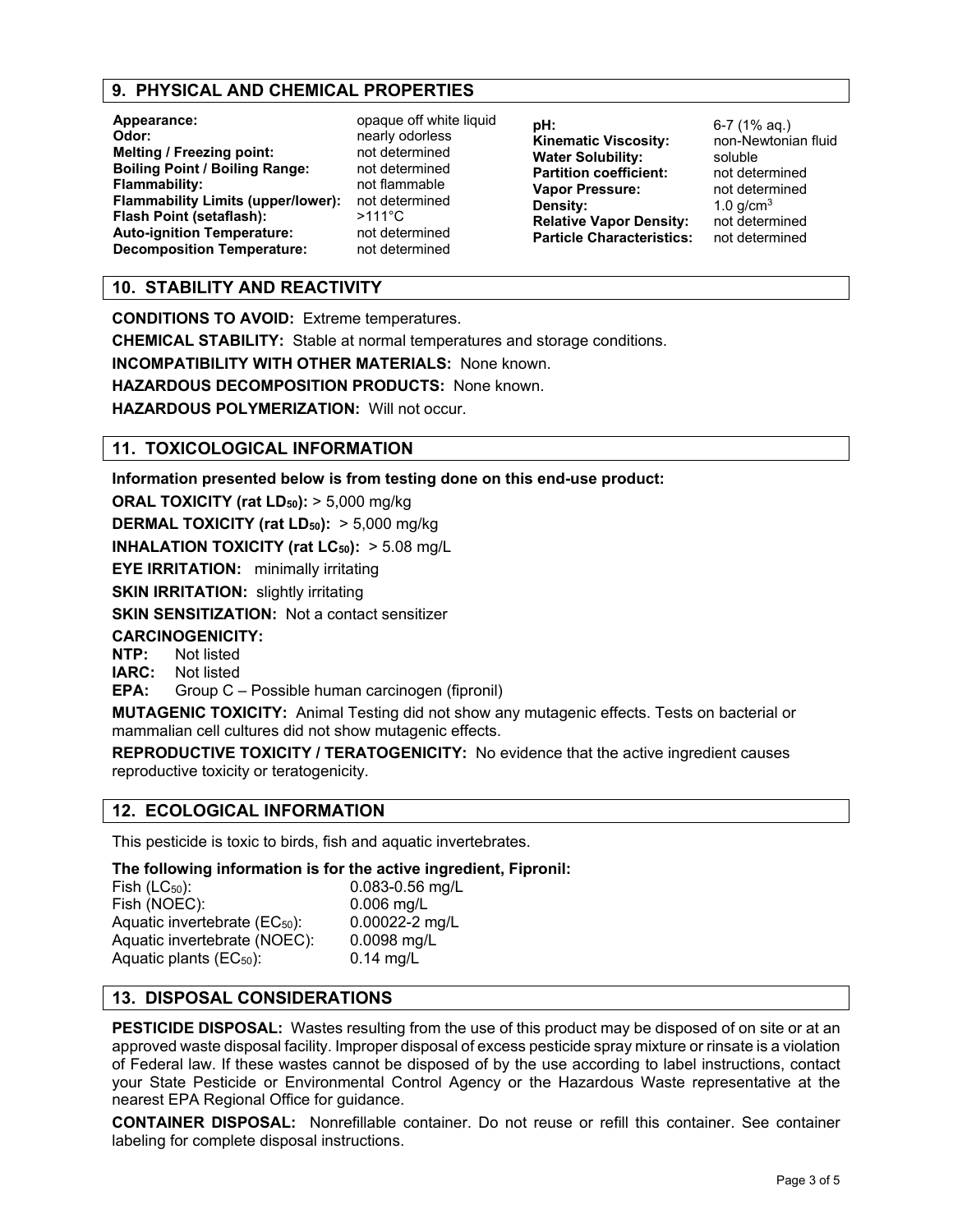# **14. TRANSPORT INFORMATION**

| <b>UN Number:</b>                   | UN3082                                                                                                                                                                                                                                                                                                                   |
|-------------------------------------|--------------------------------------------------------------------------------------------------------------------------------------------------------------------------------------------------------------------------------------------------------------------------------------------------------------------------|
| <b>Proper Shipping Name:</b>        | Environmentally hazardous substance, liquid, N.O.S. (contains fipronil)                                                                                                                                                                                                                                                  |
| <b>Transport Hazard Class:</b>      | 9                                                                                                                                                                                                                                                                                                                        |
| <b>Packing Group:</b>               | Ш                                                                                                                                                                                                                                                                                                                        |
| <b>Hazard Zone:</b>                 | A                                                                                                                                                                                                                                                                                                                        |
| <b>Marine Pollutant:</b>            | Yes <sup>1</sup>                                                                                                                                                                                                                                                                                                         |
| <b>Hazardous Substance RQ:</b>      | None                                                                                                                                                                                                                                                                                                                     |
| Labels / Placards:                  | US-DOT: Class 9 Environmentally Hazardous Substance <sup>2</sup><br>IMDG, IATA: Class 9 Environmentally Hazardous Substance <sup>3</sup>                                                                                                                                                                                 |
| <b>Emergency Guide:</b>             | 171 (NAERG – North American Emergency Response Guide)                                                                                                                                                                                                                                                                    |
| <sup>1</sup> Marine Pollutant Note: | Ground-only shipments are excluded from Marine Pollutant labeling<br>requirements as per 49CFR§172.101 Appendix B(4). For any shipments<br>involving all or part of the transport by vessel, the shipment must be<br>classified as a Marine Pollutant unless a limited quantity exemption applies<br>(see note 3 below). |
| <sup>2</sup> US-DOT Note:           | Not regulated when shipped in single or inner packaging $\leq 1.3$ gal. (5 L) in<br>strong outer packaging or for "ground-only" shipments.                                                                                                                                                                               |
| <sup>3</sup> IMDG Note:             | Not regulated when shipped in single or inner packaging $\leq 1.3$ gal. (5 L) in<br>strong outer packaging.                                                                                                                                                                                                              |

This information is not intended to convey all specific regulatory or operational requirements/information relating to this product. Transportation classifications may vary by container volume and may be influenced by regional or country variations in regulations. Additional transportation system information can be obtained through an authorized sales or customer service representative. It is the responsibility of the transporting organization to follow all applicable laws, regulations and rules relating to the transportation of the material.

# **15. REGULATORY INFORMATION**

#### **FIFRA –**

This chemical is a pesticide product registered by the Environmental Protection Agency and is subject to certain labeling requirements under federal pesticide law. These requirements differ from the classification criteria and hazard information required for safety data sheets, and for workplace labels of non-pesticide chemicals. The following is the hazard information as required on the pesticide label:

#### **PRECAUTIONARY STATEMENTS HAZARDS TO HUMANS AND DOMESTIC ANIMALS CAUTION**

See inside label booklet for additional precautionary statements.

#### **ENVIRONMENTAL HAZARDS**

This pesticide is toxic to birds, fish and aquatic invertebrates.